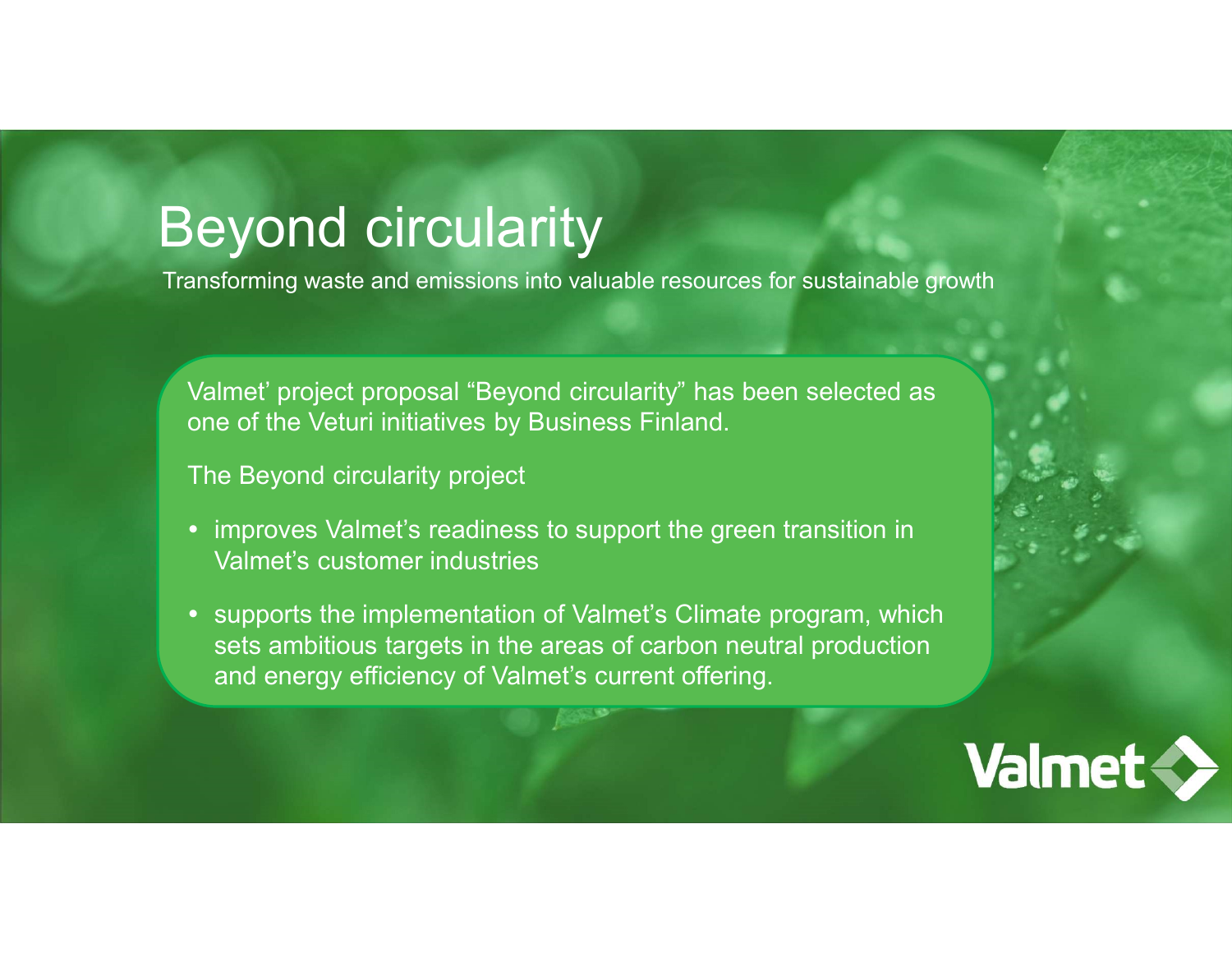## Beyond circularity

Transforming waste and emissions into valuable resources for sustainable growth



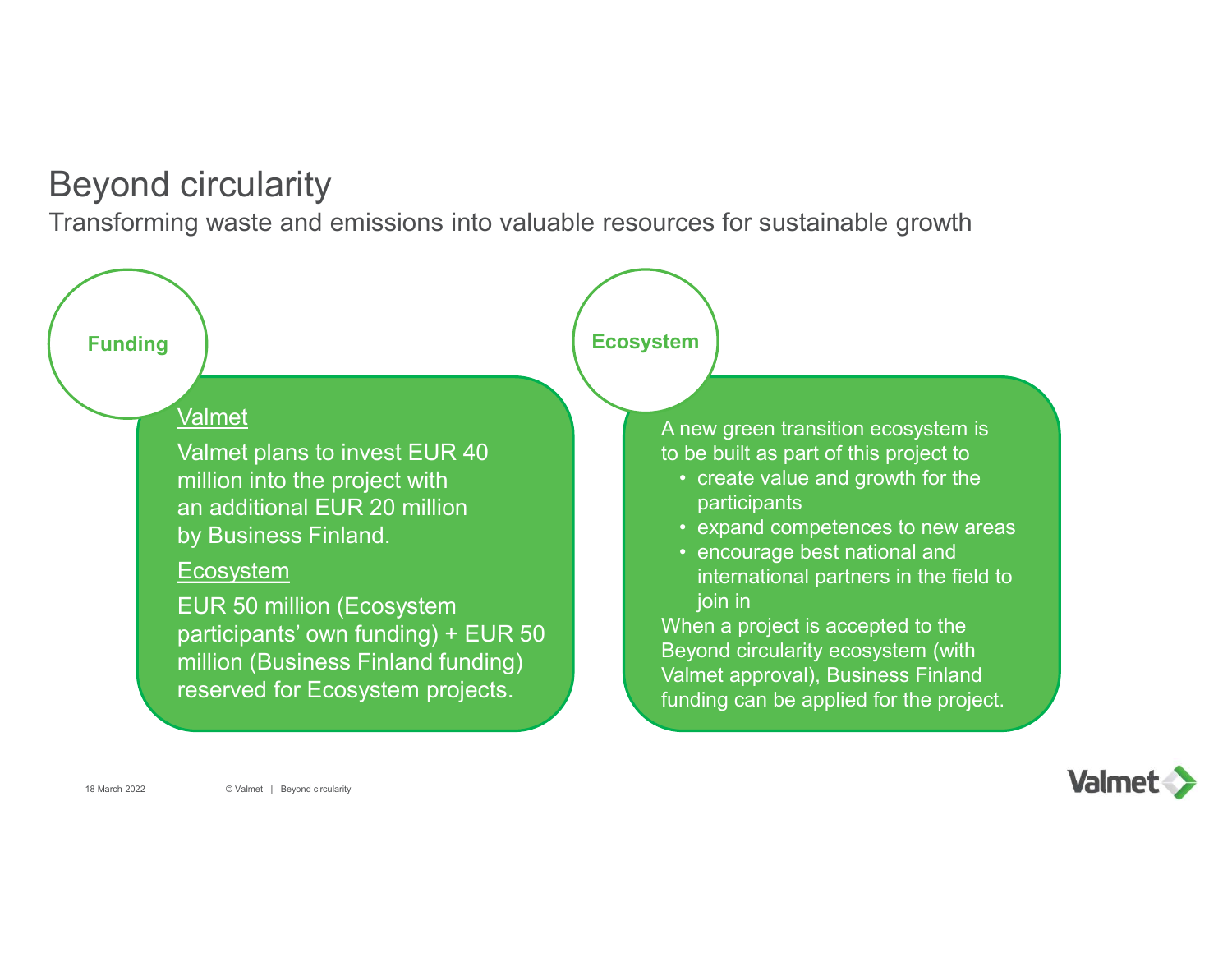## Beyond circularity is implemented through 7 streams Streams and their key topics